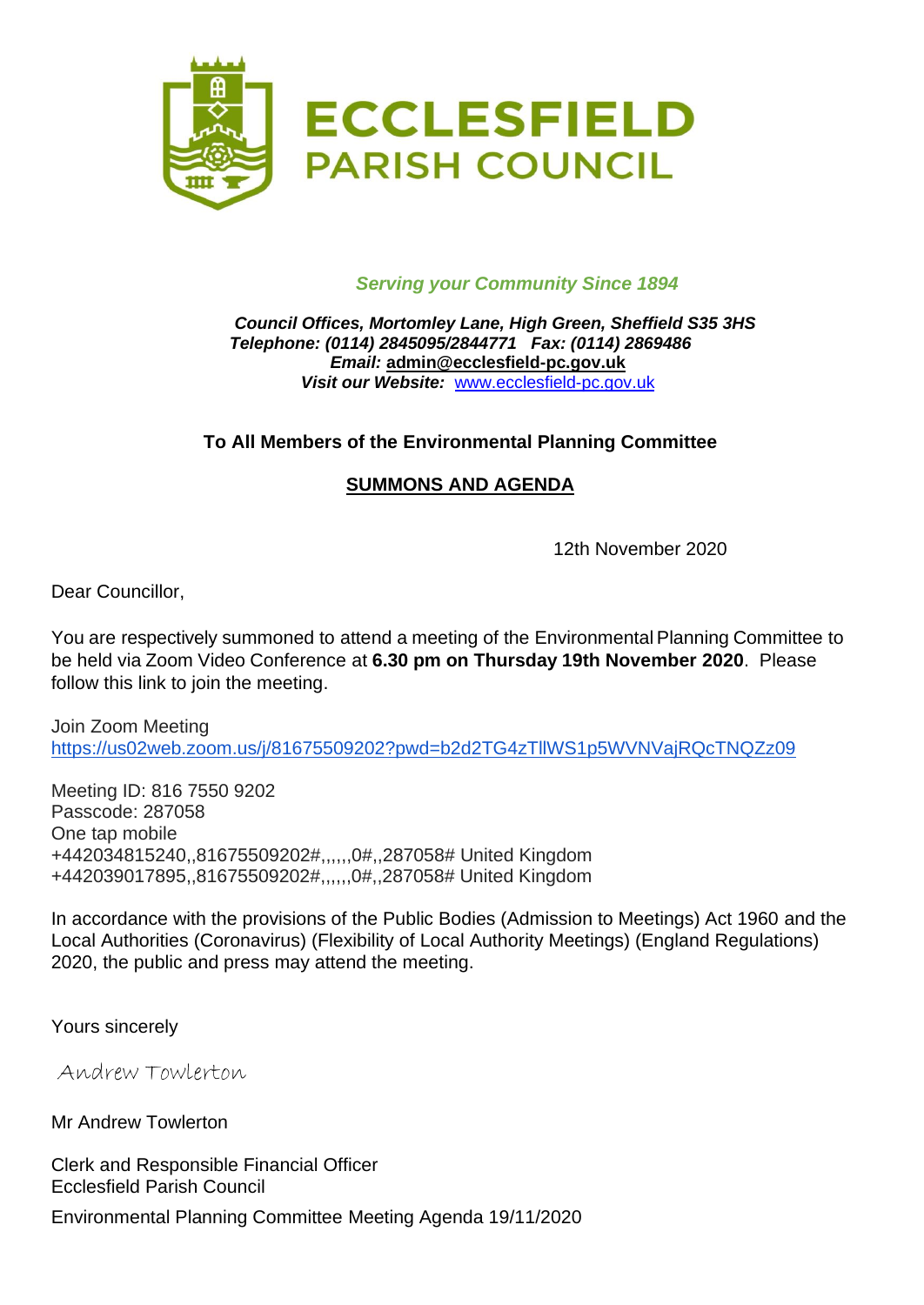### **Committee Membership**

**Councillor Alan Hooper (Chairman), Councillor David Ogle (Vice Chairman), Councillor John Brownrigg (ex officio), Councillor John Housley (ex officio) and Councillor Carol Levery.**

\*Substitute members may be appointed in accordance with Standing Order 4v.

\_\_\_\_\_\_\_\_\_\_\_\_\_\_\_\_\_\_\_\_\_\_\_\_\_\_\_\_\_\_\_\_\_\_\_\_\_\_\_\_\_\_\_\_\_\_\_\_\_\_\_\_\_\_\_\_\_\_\_\_\_\_\_\_\_\_\_\_\_\_\_

#### **Chairman's Announcement**

Prior to the commencement of the meeting, the Chairman will outline the procedure for this remote meeting to ensure that the meeting is effective and lawful including:

- Councillors must observe the Council's Code of Conduct during the meeting.
- Voting procedure.

.

- Public session and exclusion of the press and public procedures.
- Anyone wishing to record is asked to let the Chairman of the meeting know prior to the start of the meeting. The meeting is being recorded by the Council.
- All Councillors present are required to state their name prior to the commencement of the meeting.

# **AGENDA**

### **2020/57 (EP). Apologies and Reasons for Absence**

To note apologies and approve reasons for absence.

#### **2020/58 (EP). Declarations of Interest**

To consider any requests for dispensation.

To note any declaration or interests not already declared under the members Code of Conduct or members register of Disclosable Pecuniary Interests.

### **2020/59 (EP). Exclusion of Press and Public**

To consider the exclusion of the Press and Public in accordance with Public Bodies Admission to Meetings Act) 1960 Section 1 (2) as amended due to the confidential nature of the business to be transacted.

#### **2020/60 (EP). Public Participation Session**

To receive questions from members of the public under the direction of the Chairman and in accordance with the Council's Standing Orders. (standing order 3 states that the public participation session will be for no more than 15 minutes and a member of the public shall not speak for more than 3 minutes).

Members of the public should please note that the Council reserves the right to respond in writing if any matter requires further research or consideration and that reports should be submitted in writing before the meeting so they can be dealt with under correspondence.

Environmental Planning Committee Meeting Agenda 19/11/2020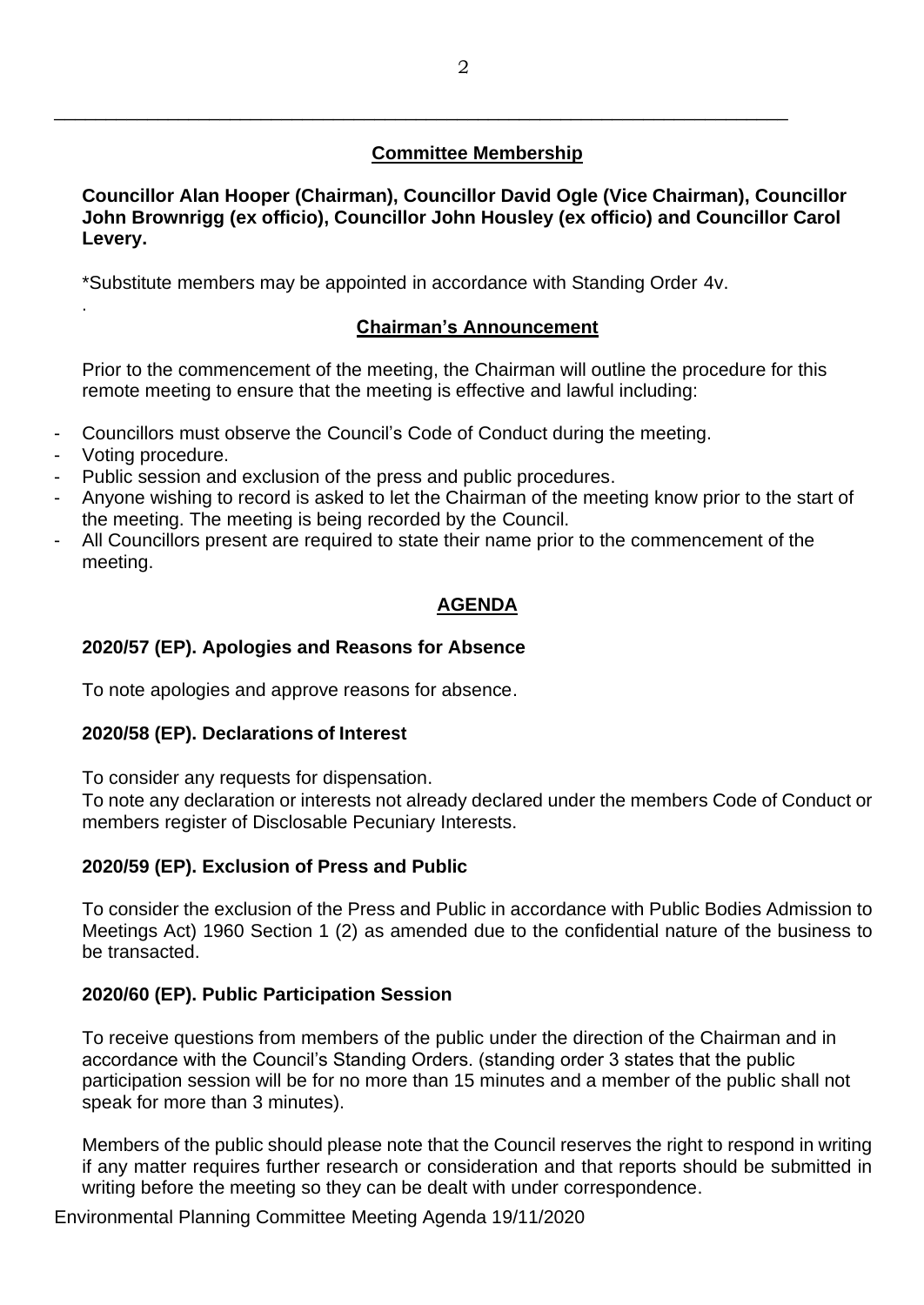### **2020/61 (EP). Environmental Planning Minutes**

To consider the approved minutes, including any matters arising, of the Environmental Planning Committee meeting held on 15 October 2020 (attached as item 61a).

### **2020/62 (EP). Planning Matters**

62.1 To note and consider the list of planning applications for comment since the last meeting and any delegated to the Admin Officer in accordance with Council Policy**.**

| <b>Date</b>     | <b>Planning</b> | <b>Site Location</b>                                                                          | <b>Brief Description of Proposal</b>                                                                                                                                                             | <b>Date Comments</b> |
|-----------------|-----------------|-----------------------------------------------------------------------------------------------|--------------------------------------------------------------------------------------------------------------------------------------------------------------------------------------------------|----------------------|
| <b>Received</b> | Reference       |                                                                                               |                                                                                                                                                                                                  | Due                  |
| 08/10/20        | 20/03273        | 14 The Frostings, High<br>Green. S35 8NZ                                                      | Erection of single-storey rear<br>extension, alteration to rear<br>fenestration and provision of<br>raised rear decking area with<br>steps to the garden                                         | 29/10/20             |
| 09/10/20        | 20/03310        | 226 Burncross Road,<br>Sheffield. 3S5 1SG                                                     | Erection of two-storey side<br>extension and single- storey rear<br>extension to dwellinghouse                                                                                                   | 29/10/20             |
| 20/10/20        | 20/03393        | 20 Taverner Close,<br>Sheffield. S35 4LF                                                      | Erection of two/single-storey rear<br>extension to dwellinghouse                                                                                                                                 | 09/11/20             |
| 20/10/20        | 20/03380        | 12 Lane Head, Sheffield.<br>S35 8PH                                                           | Demolition of existing building<br>and erection of a dwellinghouse                                                                                                                               | 10/11/20             |
| 21/10/20        | 20/03115        | 19 Primrose Drive,<br>Sheffield. S35 9ZQ                                                      | Retention of raised decking to<br>rear of dwellinghouse                                                                                                                                          | 11/11/20             |
| 23/10/20        | 20/02096        | Land between Holly House<br>Lane and Stephen Lane,<br>Holly House Lane,<br>Sheffield. S35 8PG | Change of use of land for<br>equestrian purposes including<br>formation of a menage area with<br>lighting and fencing, erection of<br>an associated building and<br>retention of a field shelter | 13/11/20             |
| 27/10/20        | 20/03469        | Tracey's Unisex Hair<br>Dressers, 83 Wortley Road,<br>High Green. Sheffield. S35<br>4LS       | Change of use of ground floor<br>from hairdressing salon to dog<br>grooming parlour (planning use<br>class Sui Generis)                                                                          | 17/11/20             |
| 30/10/20        | 20/03239        | Jumeirah Spice, 1 The<br>Common, Ecclesfield.<br>Sheffield. S35 9WHJ                          | Use of carpark as valet facility<br>and alterations to canopy                                                                                                                                    | 20/11/20             |
| 02/11/20        | 20/03658        | 73 Sundew Gardens,<br>Sheffield. S35 4DQ                                                      | Erection of single-storey side<br>extension and first-floor side<br>extension to dwellinghouse                                                                                                   | 23/11/20             |
| 03/11/20        | 20/03595        | 51 Frosting Close, Sheffield.<br><b>S35 8NT</b>                                               | Demolition of conservatory and<br>single-storey side extension,<br>erection of two/single-storey<br>rear extension, and two-storey<br>side extension to dwellinghouse                            | 24/11/20             |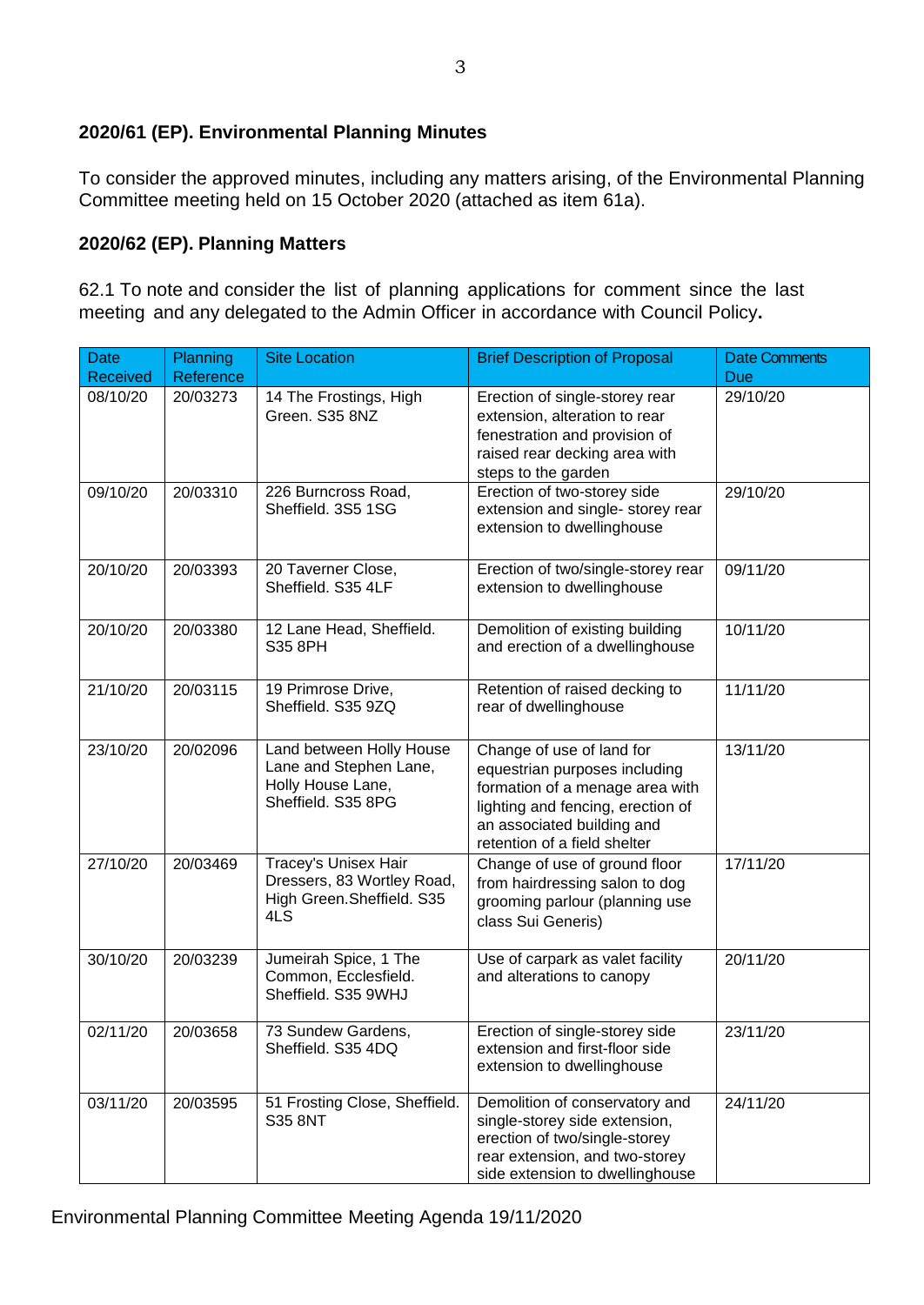|          |          |                                                                     | (Resubmission of application<br>20/01072)                                                                                                                                                                                                                                                                                                                                                                                        |          |
|----------|----------|---------------------------------------------------------------------|----------------------------------------------------------------------------------------------------------------------------------------------------------------------------------------------------------------------------------------------------------------------------------------------------------------------------------------------------------------------------------------------------------------------------------|----------|
| 13/7/20  | 20/02057 | Land Between 94 And 98<br>Wheel Lane Grenoside<br>Sheffield S35 8RN | Erection of two dwellings with<br>associated access, parking and<br>landscaping (Amended/Additional<br>Section Plans)                                                                                                                                                                                                                                                                                                            | 24/11/20 |
| 06/11/20 | 20/02997 | <b>Balfour Carpets Ltd 8</b><br>Loundside, Sheffield. S35<br>2UP    | Change of use from retail (Use<br>Class E) to a hot food takeaway<br>(Use Class Sui Generis)                                                                                                                                                                                                                                                                                                                                     | 27/11/20 |
| 09/11/20 | 20/03690 | 250 Thompson Hill,<br>Sheffield. S35 4JW                            | Alterations to house type A-<br>removal of garage and replace<br>with kitchen area including<br>provision of rear window, house<br>type B- raising of roof pitch by<br>60mm to form room in roof with<br>additional side window and front<br>and rear velux windows<br>(Application under Section 73 to<br>vary<br>condition no.2 (approved plans)<br>of planning permission no<br>18/04376/FUL- Erection of 9<br>dwellinghouses | 30/11/20 |

62.2 To note and consider planning appeal decision (Ref APP/J4423/W/20/3254108) for the erection of two dwellings at land between 94 and 98 Wheel Lane, Grenoside, Sheffield, S35 8RN.

### **2020/63 (EP). Licensing Matters**

To receive notification of any licensing matters for consideration.

The Rear of the Commercial Inn, Station Road, Sheffield. (attached as item 63a) Traxx Market, Market Place, Chapeltown. Sheffield (attached as item 63b)

#### **2020/64 (EP). Sheffield Plan Issues and Options 2020 Consultation**

To receive a verbal report on progress with this consultation led by Sheffield City Council and the Council's response to it.

#### **2020/65 (EP). BT Payphones Consultation**

To consider the Councils response to BT proposals to remove payphones within Sheffield, including the following in the Parish:

- Green Lane Ecclesfield Sheffield S35 9WY.
- Nr Jct Cowley View Rd Ecclesfield Road Chapeltown Sheffield S35 1TD.
- Jct White Ln O/S Norfolk Arm Warren Lane Chapeltown Sheffield S35 2YB.
- Thompson Hill High Green Sheffield S35 4JS.

Further information can be found at [https://sheffield.citizenspace.com/place-planning/citywide](https://sheffield.citizenspace.com/place-planning/citywide-bt-payphone-consultation-november-2020/)[bt-payphone-consultation-november-2020/](https://sheffield.citizenspace.com/place-planning/citywide-bt-payphone-consultation-november-2020/)